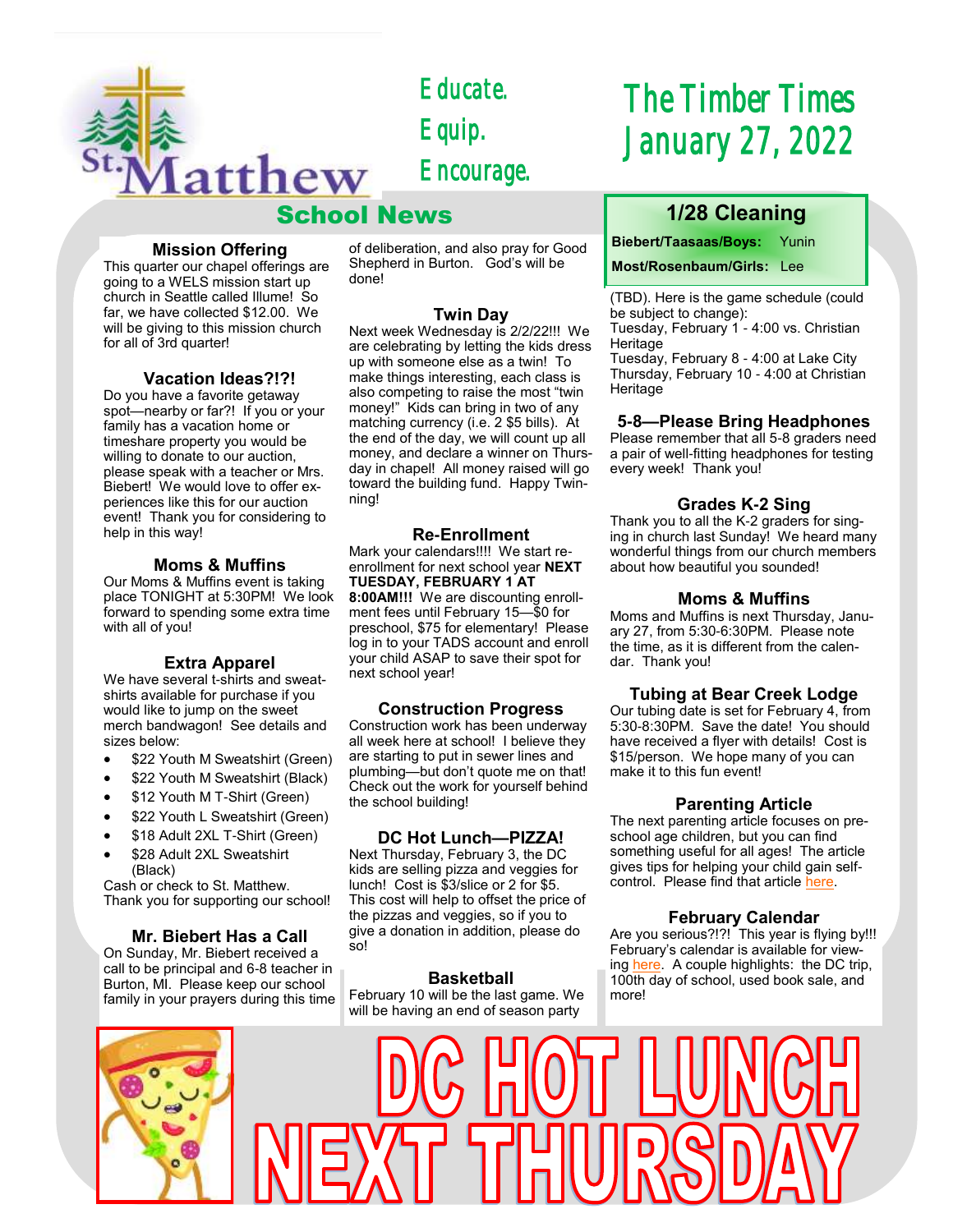# Classroom News

#### **Preschool News**

#### Miss Donna Lindsay(509.638.5361)

Okay, we don't do this very often, but we have a brand NEW theme this week – Teeth!! We just had a new theme last week – Health. CRAZY times in preschool!!! This week we are learning about teeth and how to take care of them. This is a really handson theme and unique because we had a field trip to visit a dentist this week, also!! We walked to Dr. Bradley's office and were able to sit in the big chair, squirt water into a cup and watch "Mr. Thirsty" drink up the water and even go for a chair ride. Mary read us a story about teeth and we had a chance to meet Dudley the dragon!! He was a naughty dragon that actually squirted some of us with water!! We had such an amazing field trip and we learned SO much!! FUN DAY!!! Thank You, Dr. Bradley!!

We have fun new centers in preschool!! Bingo dot pages in our Art Center, sorting uppercase and lowercase letters in our Reading Center, lacing laminated teeth in our Math Center and sorting good foods and bad foods for our teeth!!

Our classes made some crafts this week, also. We had fun brushing a yellow tooth with "toothpaste" (white paint) to make it white. We learned to brush our teeth with small circles and that "Clean Teeth are Happy Teeth". We actually brushed our yellow tooth with a toothbrush!! Who paints with a toothbrush?? We did!!

We also learned about good foods for our teeth and bad foods for our teeth. We can certainly eat the bad foods, but we must remember to brush our teeth afterwards to prevent "sugar bugs".

What a great week of learning about how to care for our teeth!!

Please remember to bring in an empty cereal box for our Valentine's Day craft next week. If you have an extra empty cereal box, we would gladly share it with a friend!! Thank you SO much!!

Next week, we will have our Pajama Day on Thursday and Friday. Please have your child wear Pajamas to school, bring a Pillow and a stuffie. We will be having Pancakes for a snack and we might even have a Parade. We are celebrating "Pp"!! Please look for a note coming home next week for this fun day!!

Four-year old parents, please also sign up for a 10-minute parent teacher meeting to review your child's recent evaluation. The sign- up sheet is on my red cabinet when you enter our classroom.

Our letters that we will focus on next week are K, L, M, N, O, and P. Four year old classes, please bring a show 'n' tell item that begins with one of those 6 letters. Our friends will have fun guessing the beginning letter.

The bible verse we will learn in school next week is I Peter 5:7 "God cares for you.

Have an amazing weekend with your family. Praying that all of you stay healthy so we can see you next week for loads of fun!!

#### **Kindergarten News**

#### Miss Rachel Taasaas (360.271.5201)

- Read 20 minutes each night with your child. They need to hear what a fluent reader sounds like as well as be reading to you. Add minutes to the Book it calendar.
- I will be sending home a list of sight words that your child should know by now. Please continue to work with your child at home. Thanks!
- You will start to notice that all school papers sent home will now have your child's first AND last name on them. J
- Growth Mindset Affirmation of the Week: I don't stop until I'm proud of myself!

#### **Memory Work**

**February 3-** So whether you eat or drink or whatever you do, do it all for the glory of God. 1 Corinthians 10:31

#### **100th Day and Valentine's Day**

A note was sent home on Monday about these 2 special days. Please let me know if you have any questions.

#### **Used crayons**

If you have any broken crayons at home that you would be willing to donate I would love to have them! We will be making our own crayons for Valentine's Day and I need some extra crayons please. Bring them in anytime next week.

#### **Auction**

On Monday I will have a sign-up sheet on our classroom door for the school auction. Our class will be creating a Garden themed package for the auction and I have some items that I need donated. I am asking that each family choose one thing from the list to donate.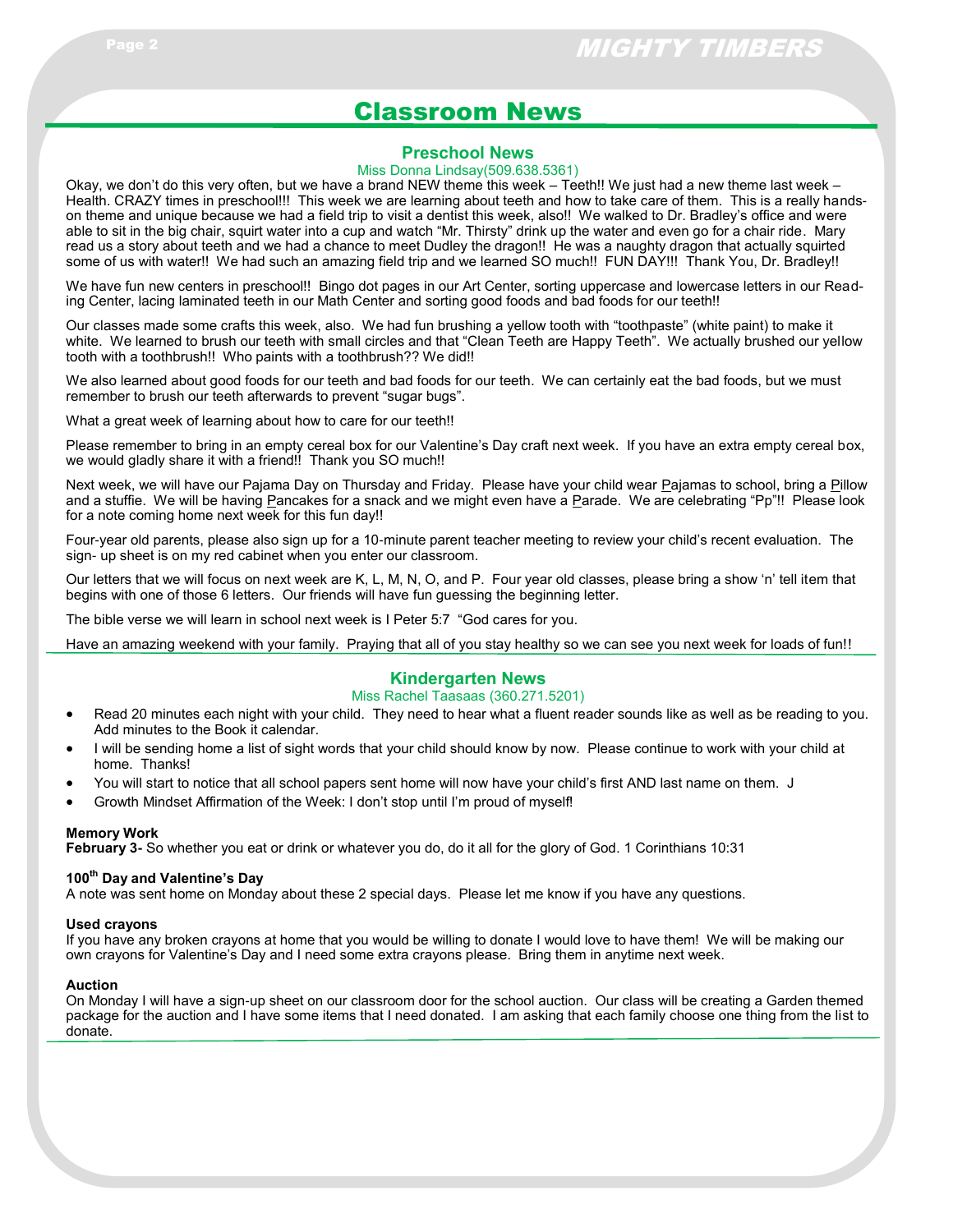### **1st-2nd Grade News**

Miss Erika Rosenbaum (269.326.5437)

#### **Memory Work/ Christlight**

- 2/1 John 11:25
- 2/3 The Eighth Commandment
- New colored sheet: Please read the Bible stories from this week with your child this weekend and sign and return the YEL-LOW sheet.

#### **1st Grade Homework**

- Purple bookmark (Theme 5 Week 3) will be due January 31.
- Lightning Words (Theme 6-1) will be due February 4. Please return or a free pass will be used.
- Spelling test will be on January 28. These are the words for next week: go, bone, so, nose, no, home, also, woke, went, out. Please help your child learn these words!
- Read 20 minutes a day. Make sure to be adding your minutes to the Book It calendar.

#### **2nd Grade Homework**

- Spelling test will be on January 28. These are the words for next week: knee, know, knock, knight, sign, gnat, gnome, gnaw, off, cold, tell, work. A majority of these words are working on silent letters kn and gn. Please help your child practice spelling these words.
- Read 20 minutes a day. Make sure to be adding your minutes to the Book It calendar.

#### **Extra Notes**

- January Book It Calendars are due February 1st. A February Book It Calendar will be sent home next week.
- Thank you to everyone who came to sing in church on Sunday! I received multiple comments about how beautiful the kids sounded!
- Report cards were handed out on Monday. If you have any questions about the report cards, please let me know! Please return the signed envelope without the report card inside.
- Free Passes will restart for the third quarter. Each student is allowed four free passes for the quarter. A note about Valentine's day and the 100th day will be in your child's pink folder tomorrow.
- On 2/2/22, we are encouraging each child to dress as a twin. We are also encouraging children to bring in 2 of the same currency. It isn't every day that we have a unique date like 2/2/22.

#### **3rd-4th Grade News**

#### Mrs. Michelle Most (832.212.9102)

**Social Studies -** We are wrapping up chapter 4 and taking an assessment over the material and skills on Thursday, January 27. Next week we begin to learn how and when Washington becomes a state!

**Science** - This week wraps up learning about energy, specifically light and sound energy. The assessment over the material will be on Friday, January 28. Next week we beginning learning about Space: The Final Frontier and all that there is in our Solar System and Universe.

**Reading** - We have begun reading two new books by Kate Di Camillo, Because of Winn-Dixie and The Tale of Despereaux. As we are reading each chapter, each group will be taking a look at literary terms and skills, such as sequencing, genre, context clues, vocabulary, and figurative language to state a few. So much learning from two great books!

**Read for 20 minutes at home** - I've changed up how we are doing the Read for 20 minutes. Two days a week we are having D.E.A.R. time (Drop Everything And Read) in class and three days a week the reading will be coming home along with a summary form to fill out and hand in on Monday and Wednesday mornings.

#### **Extra Notes**

 **100th day of School -** The 100th day of school is approaching quickly! We will be needing some supplies for this day. Everyone should bring a snack that is 100 pieces of \_\_\_\_\_\_\_\_\_\_. (They will not be sharing).

- **Valentines day mailbox and Party -** Please see the extra note that is coming home with your child today.
- **Handwriting Contest** The students have the opportunity to showcase their handwriting skills. A practice sheet will be coming home for them to work on and we will do the final entry sheet the first part of February.

 **Report Cards** - Report cards were sent home on Monday. If your child has been absent this week or last week, I will be holding on to their report card until all their make-up work has been completed and handed in. If you have any questions or concerns about your child and their progress, please contact me and we can set up a meeting.

 **Book-it Calendars -** Are you on track to beat your goal for last month? I hope so! Can't wait to see how much you blow up last month's goal! Calendars are due Tuesday, February 1.

**Mark your Calendars - Grades 3-8 sing for church on Sunday, February 27 @ 10 AM.** This is a great opportunity to join us for worship and say thank you to the congregation for supporting your child's education here at St. Matthew.

Have a blessed week in the Lord!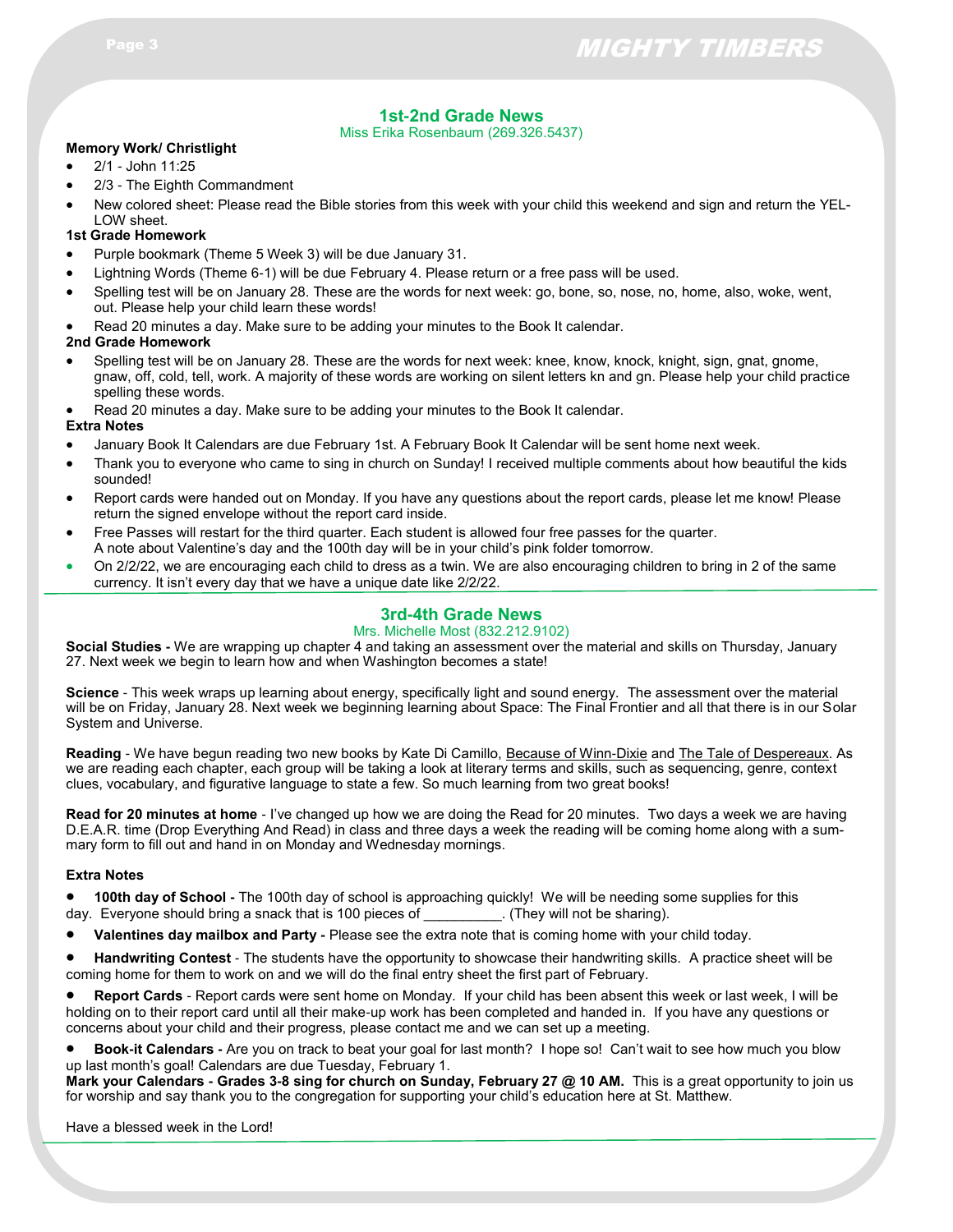#### **5th-8th Grade News**

Mr. Jacob Biebert (715.402.0094)

The countdown to the D.C. trip begins! It is crazy how close the trip is getting, which can only mean one thing: February is almost here already! It won't be long and the weather will be getting warmer, and Spring will be here, or at least that is what I am telling myself to get me through the end of winter here.

Here is next week's memory work:

Monday 1/31-Psalm 37:5, Psalm 50:15;Tuesday: 2/1-Genesis 3:15; Wednesday: 2/2-1 John 1:7; Thursday: 2/3-Give Me Strength, O Lord; Friday: 2/4-Acts 14:22b

Do you know what colony/state got started as meat shield? Do you know what colony got started as a gift from a friend, or which colony got started as a place of religious tolerance? Hopefully your children do, because we have come to the end of another chapter in history. We have finished studying our New England, Middle, and Southern colonies and their founding. Next week we will drill these colonies and take our test on this chapter on Thursday.

What do all living things have in common? That was the topic of conversation in science this week. This conversation led to the ever popular topic of conversation: reproduction. No, we didn't get into too much detail, but I did get to create an amazing picture of a fish making babies. You can find it below, ha ha.

The kids voted and wanted to have a Valentine's party on February 14<sup>th</sup>. The kids can bring valentines, candy, and a favorite game for this party. If you choose to participate, then please bring valentines for every student.

I pray you all have a wonderful weekend! If you are looking for some fun in the winter sun, then feel free to come help Miss Rosenbaum move on Saturday.